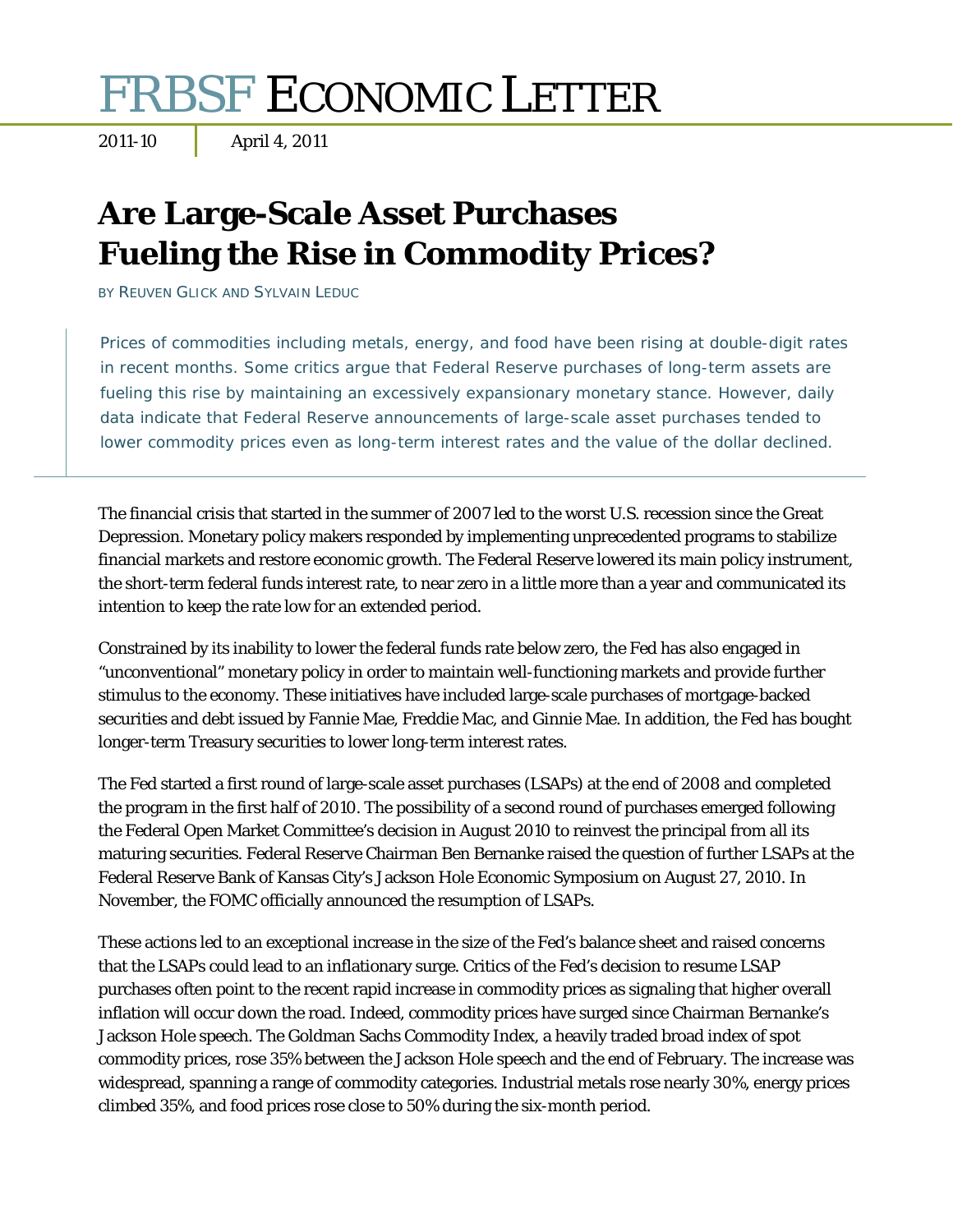This *Economic Letter* examines the effects of Fed LSAP announcements on commodity prices and other financial variables. Using daily data, we show that commodity prices actually tended to fall following such announcements. These effects suggest that market participants may have viewed LSAP announcements as signaling lower future economic growth in the United States or indicating greater risk rather than implying higher inflationary pressures.

### **Monetary policy and commodity prices**

Commodity prices depend on the interaction of supply and demand. For example, extreme weather may have short-term effects on the supply and prices of individual crops. However, the widespread increase in commodity prices in recent months suggests that a common demand factor underlies their recent

upward movement. Indeed, as Figure 1 shows, movements in commodity prices are closely tied to world economic activity. Commodity prices declined sharply in the fall of 2008 as the financial crisis intensified and spread around the world, halting global growth. They bottomed out early in 2009 and have since been on an upward trajectory as world economic activity has recovered, driven largely by relatively fast growth in emerging market economies, such as those of China, India, and Brazil. Thus, an increase in the demand for commodities associated with the rebound in world economic activity since early 2009 is a likely major cause



of the general increase in commodity prices. In fact, in the two months before August 10, 2010, when the Fed began the process of initiating the second round of LSAPs, commodity prices were already on the rise, with industrial metals increasing 14% and agricultural products 28%.

However, this does not rule out the possibility that expansionary monetary policy in a large country such as the United States may also have contributed to the global rise in commodity prices. Monetary policy can affect commodity prices through several channels. For instance, monetary policy influences interest rates, and rates in turn affect demand for commodities. In the case of LSAPs, Fed purchases of long-term Treasury securities may lower long-term interest rates through the portfolio balance channel. If different assets are imperfect substitutes in investor portfolios, a decline in the relative supply of Treasury securities available to private investors will result in higher prices and lower yields on these assets. The resulting stimulus to aggregate demand can boost demand for all goods, including commodities.

The prices of storable commodities could also rise as interest rates fall because, by decreasing the cost of carrying inventories, lower rates stimulate inventory demand for commodities. Moreover, because most commodities are priced in U.S. dollars, the lower value of the dollar that frequently follows an easier monetary stance would tend to reduce the relative price of commodities for holders of other currencies, also increasing demand. Finally, to the extent that commodity prices are relatively flexible, they may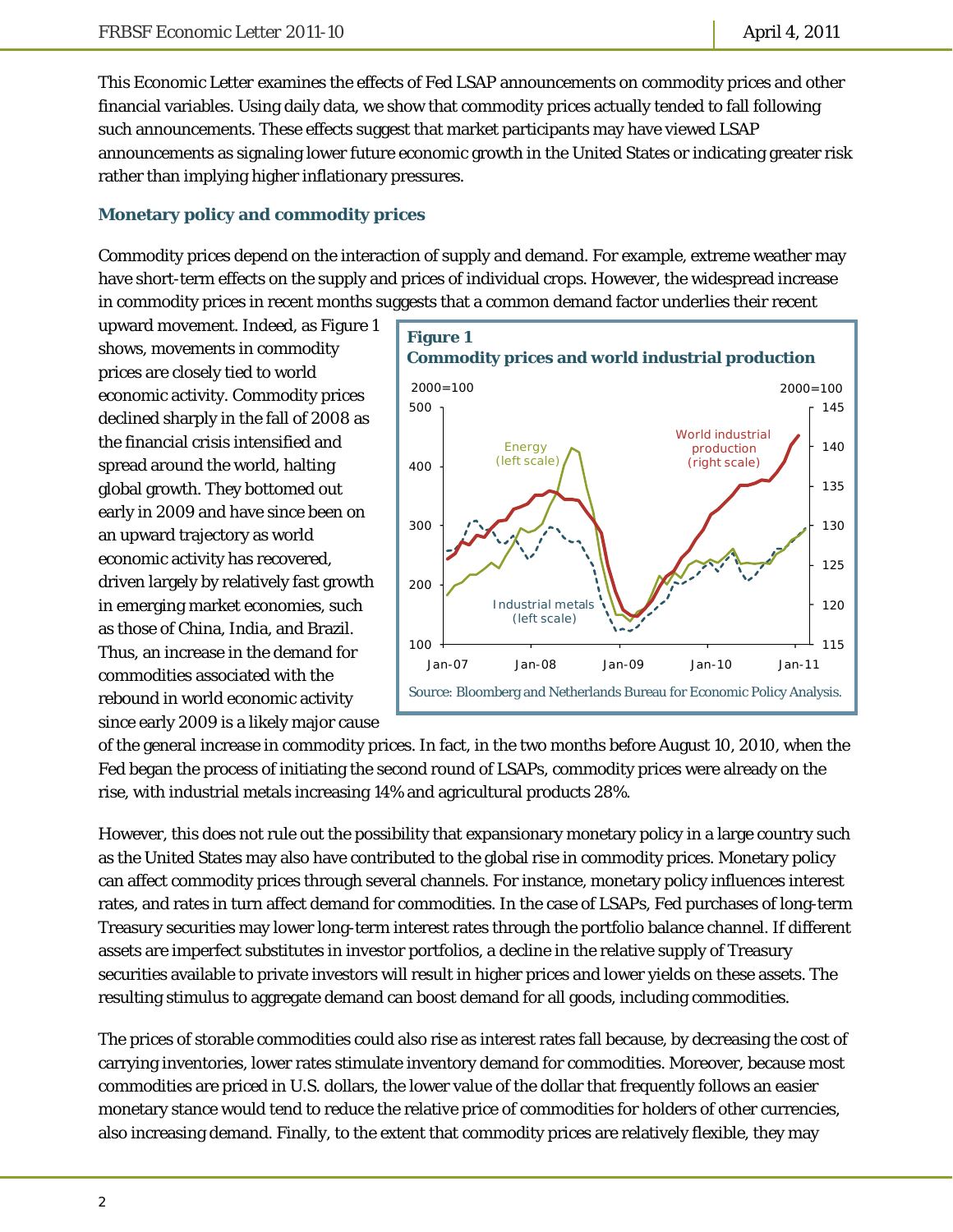respond to economic developments more quickly than other goods prices. As a result, higher inflation expectations in the wake of looser U.S. monetary policy could be quickly reflected in the prices of commodities that are determined by forward-looking asset market considerations.

All of these transmission channels imply that, if LSAPs cause interest rates to fall, then commodity prices should rise. However, there are other channels through which LSAPs might cause commodity prices to fall. The LSAP announcements about monetary policy may have signaled that the Fed perceived economic conditions to be weaker than previously thought. Alternatively, they may have increased market worries about risk and made Treasury securities more desirable as safe-haven investments. Thus, an announcement that makes investors feel that conditions are worse than originally perceived or that heightens risk concerns may lead investors to increase their demand for Treasuries, lowering their yields. These concerns also could reduce investor demand for other assets, such as commodities, resulting in lower prices. Conversely, if an announcement reduces concerns about risk, then both Treasury rates and commodity prices may rise. Hence, the effects of LSAP announcements could depend crucially on the state of the economy as well as investor sentiment about risk. The early decisions to buy unconventional assets in the fall of 2008 and early 2009 were made during a period of acute financial turmoil and economic uncertainty. The impact of these announcements could very well have differed from the impact of announcements made in the second half of 2010, when financial turmoil had abated, the U.S. economy was stronger, and emerging markets were growing rapidly. Thus, we compare how commodity prices responded during both rounds of LSAP announcements.

## **LSAPs: An event study**

Identifying the effect of recent monetary policy actions on commodity prices and asset prices is a challenging task, partly because these actions were so unprecedented. To isolate the effect of LSAPs, we conduct an event study that documents market movements in commodity prices and other financial variables on days when the Fed publicly announced intended or actual purchases.

Table 1 identifies 11 LSAP announcement days. The first round began on November 25, 2008, when the Fed announced that it intended to buy \$100 billion in governmentsponsored enterprise debt and up to \$500 billion in mortgage-backed securities. The second round began in 2010 with the August 10 FOMC statement that the Fed would continue to roll over its holdings of Treasury securities as they matured, thus avoiding a reduction in the Fed's balance sheet, and Chairman Bernanke's Jackson Hole speech on August 27.

| <b>Table 1</b><br><b>LSAP</b> announcement days |                               |            |  |
|-------------------------------------------------|-------------------------------|------------|--|
| Round                                           | Action                        | Date       |  |
| 1                                               | Initial announcement          | 11/25/2008 |  |
|                                                 | Chairman speech               | 12/01/2008 |  |
|                                                 | <b>FOMC</b> statement         | 12/16/2008 |  |
|                                                 | <b>FOMC</b> statement         | 1/28/2009  |  |
|                                                 | <b>FOMC</b> statement         | 3/18/2009  |  |
| 2                                               | <b>FOMC</b> statement         | 8/10/2010  |  |
| $\mathcal{P}$                                   | Chairman speech, Jackson Hole | 8/27/2010  |  |
| $\mathcal{P}$                                   | <b>FOMC</b> statement         | 9/21/2010  |  |
| $\mathcal{P}$                                   | Minutes release               | 10/12/2010 |  |
| $\mathcal{P}$                                   | Chairman speech, Boston       | 10/15/2010 |  |
| 2                                               | <b>FOMC</b> statement         | 11/03/2010 |  |

We examine the effects of LSAP announcements by comparing closing market prices on the days of the announcements with closing prices on the previous days for commodities, the 10-year Treasury note, and the yen value of the dollar. A one-day interval around each announcement means that the effects of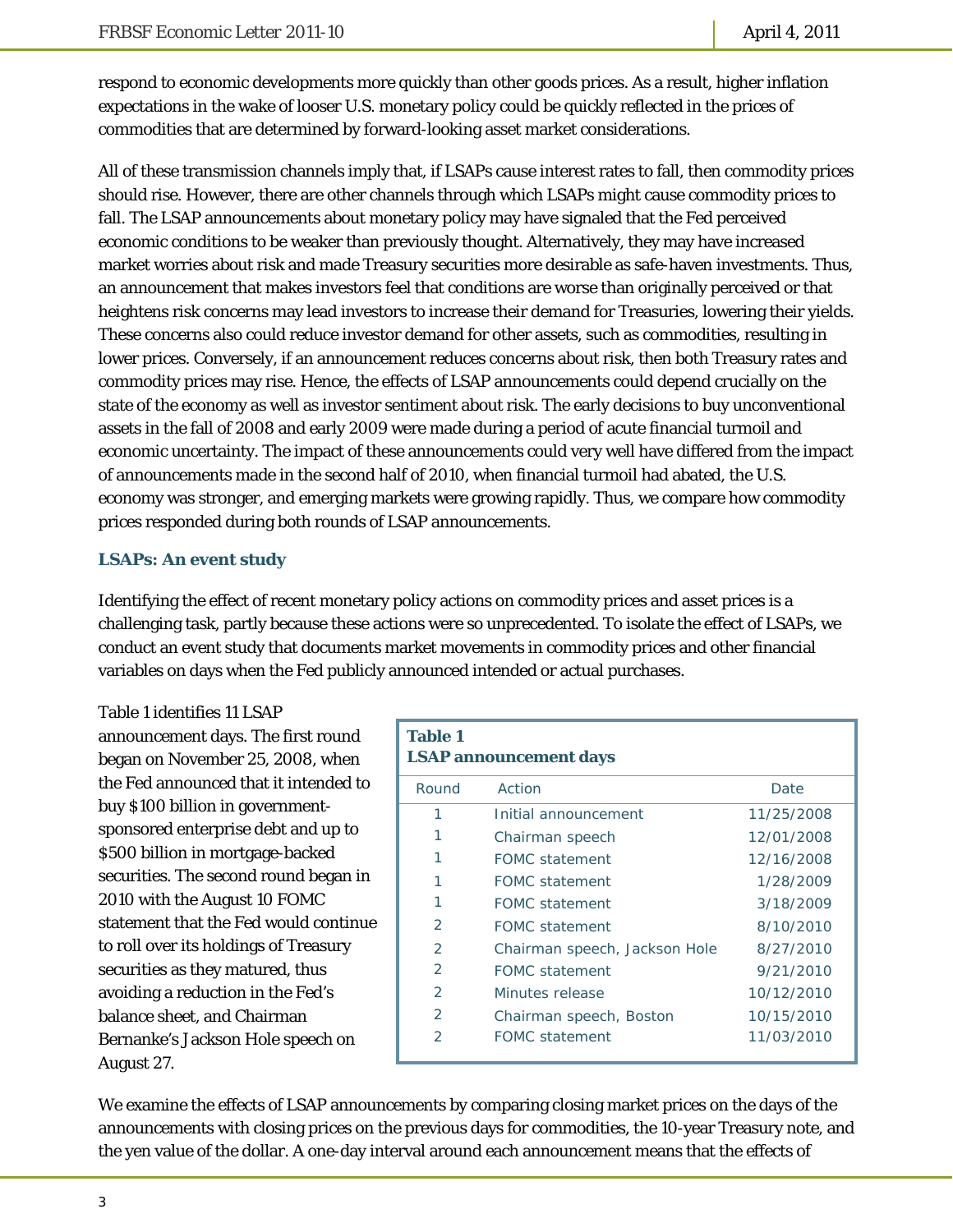LSAPs on commodity and other asset prices are less likely to be contaminated by other important news that could move prices. We use the industrial metals and energy subindexes of the Goldman Sachs Commodity Index (GSCI) as our commodity price measures.

To better understand the monetary policy announcement transmission channel, we first examine the response of the Treasury rate. Figure 2 shows that, during the first round of LSAPs, the yield on the 10-year Treasury note fell an average of 0.2 percentage point (20 basis points) on the days of announcements, and cumulatively by 1 percentage point (100 basis points).



This is comparable with the findings of other studies (see, for instance, Gagnon et al. 2011). The yield decline exceeded the average "normal" daily change indicated by the standard deviation of one-day changes from November 24, 2008, to March 17, 2011, a statistical test indicating that the effects were more than random variation. In contrast, the effects of the announcements of the second round of LSAPs have been much smaller. In some cases, the Treasury rate rose. Overall, the Fed's actions have led to more stimulative financial conditions—more so during the first round of LSAP announcements in 2008– 09 than during the second round in 2010.



Figure 3 shows the responses of other asset prices. LSAP announcements tended to lower the U.S. dollar's value against the yen by about 1.5% on average during the first round of LSAPs and a negligible 0.2% during the second round (see Neeley 2010 for a more exhaustive study of currency effects during the first LSAP round). A larger decline in interest rates and a more pronounced depreciation of the dollar should in theory contribute to a bigger rise in commodity prices. However, what is striking in Figure 3 is that industrial commodity prices and energy prices fell on average on days of first-round LSAP announcements. During the first round of LSAPs, the value of industrial commodities fell on average 0.9% and energy 3% on